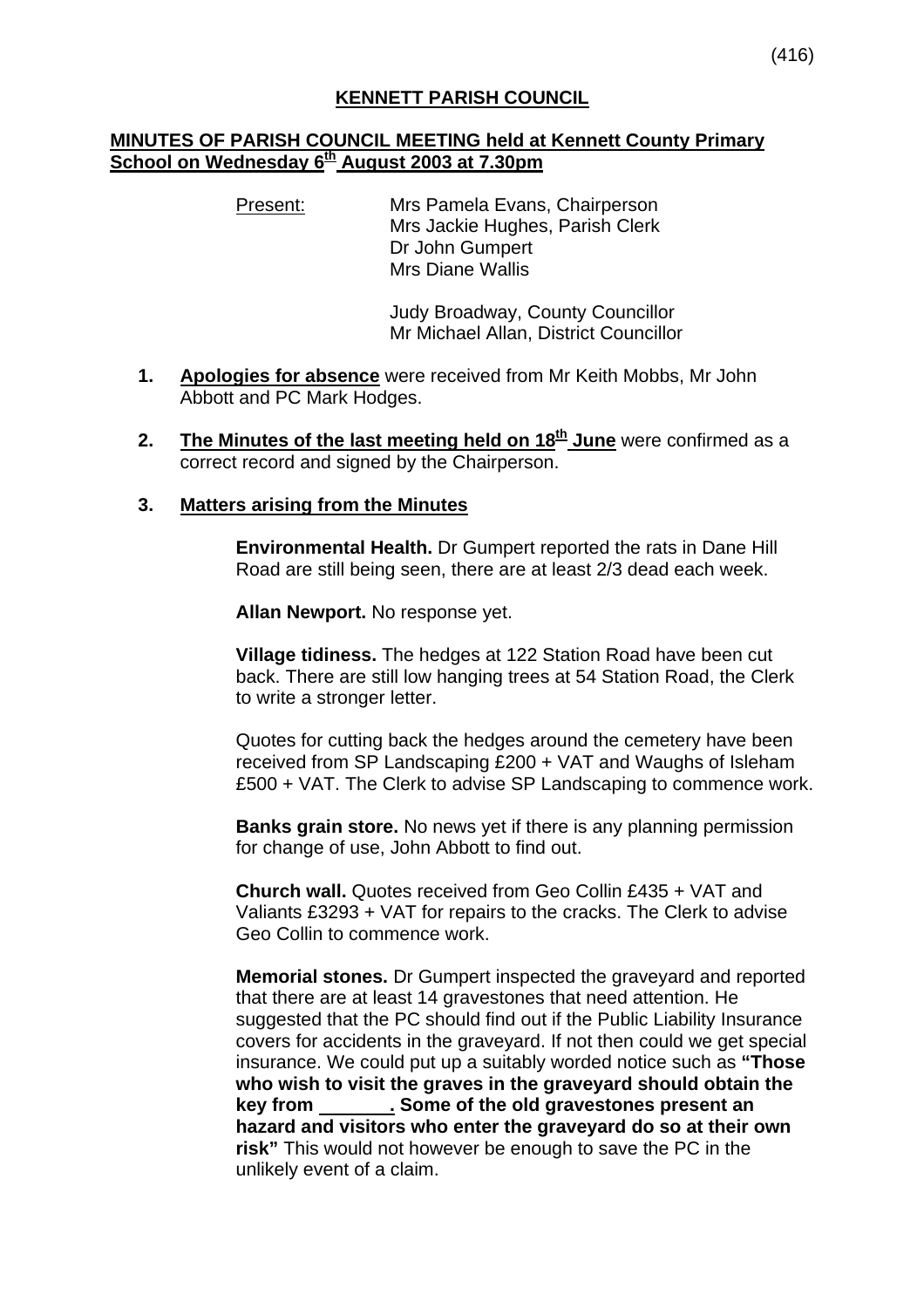- The Clerk to a. check what our insurance covers
	- b. find out what other local PCs are doing
	- c. seek advice from Ely diocese and CALC

**SLCC subscription.** As we subscribe to CALC it was decided that this is not needed.

# **4. ACRE Rural Housing Enabler**

 Susan Candlish explained that the aim is to develop affordable rural housing schemes according to need. The PC need to identify land. The PC asked if Ms Candlish could investigate if there was a possibility of creating affordable homes on the land opposite the school in Church Lane.

# **5. Police and Community**

PC Hodges' report on crime figures from 19<sup>th</sup> June to date are attached hereto.

# **5. Accounts for payment**

|                        | The following account was passed for payment:<br>TXU Energi - July supply                                                                                        | 23.91                            |
|------------------------|------------------------------------------------------------------------------------------------------------------------------------------------------------------|----------------------------------|
|                        | Confirmation of petty cash payment made:                                                                                                                         |                                  |
|                        | Postage stamps                                                                                                                                                   | 5.76                             |
| 6.                     | <b>Planning matters</b>                                                                                                                                          |                                  |
|                        | 03/00487/FUL Replacement sports pavilion and associated car<br>park (renewal). Recreation Ground Station Road<br>Kennett                                         | <b>ECDC</b> approval             |
|                        | 03/00665/FUL Variation of condition: To operate motocross<br>track on Wednesdays. Wildtracks Offroad<br>Activity Park Plantation Farm Chippenham Road<br>Kennett | Objections<br>(See note 1 below) |
|                        | 03/00690/RMADetached 3 bedroom dwelling and garage block<br>Rear of Kennett End Newmarket Road Kennett                                                           | No objections                    |
| 7.                     | <b>Correspondence</b>                                                                                                                                            |                                  |
| ADeC                   | <b>The Guide</b>                                                                                                                                                 | <b>Noted</b>                     |
| A M Street<br>Lighting | New Direct Debit mandate                                                                                                                                         | Completed                        |
|                        | Cambs ACRE New fund for community groups                                                                                                                         | <b>Noted</b>                     |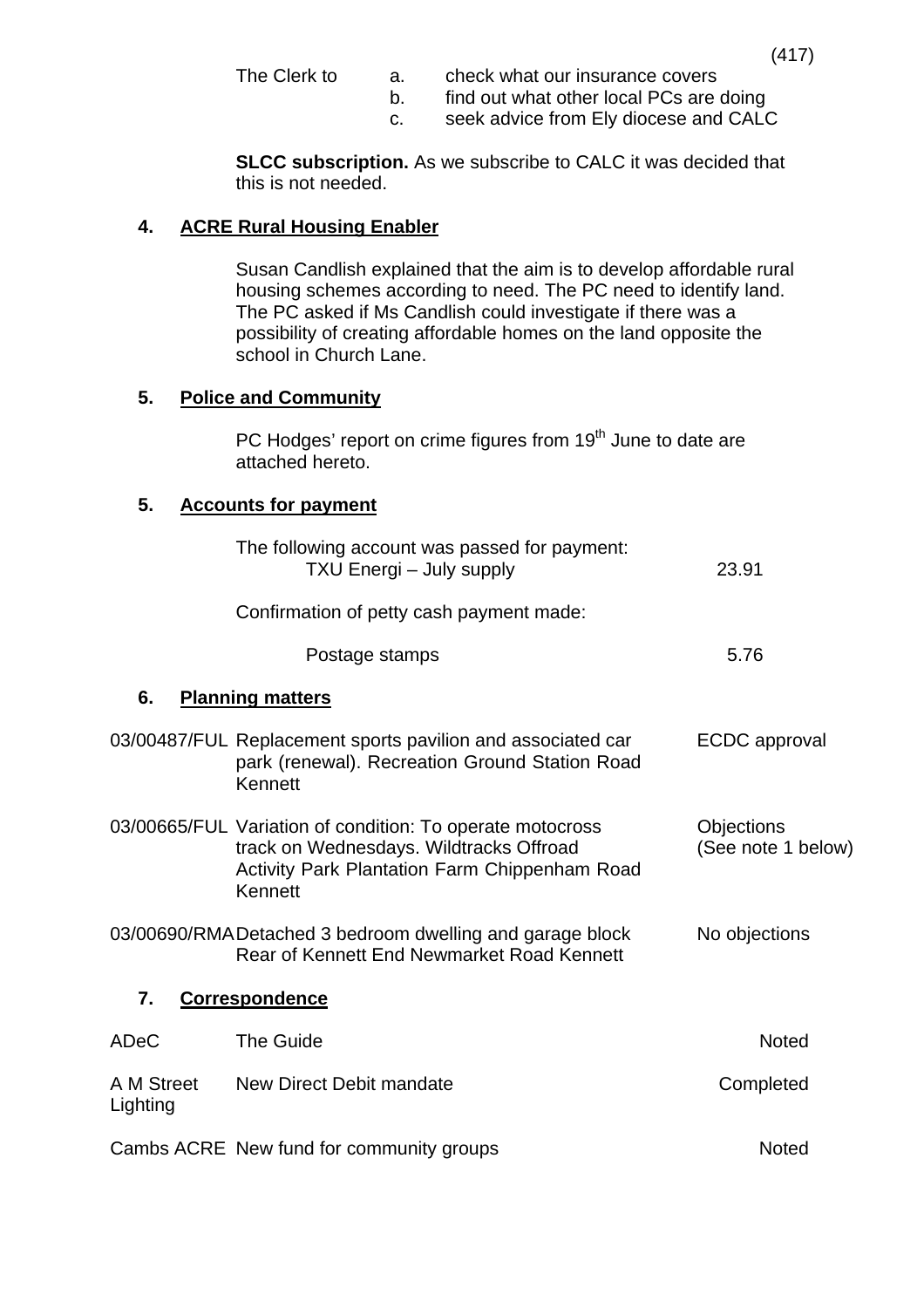|                                     | Cambs ACRE Cambridgeshire Rural Transport Partnership               | (418)<br><b>Noted</b> |
|-------------------------------------|---------------------------------------------------------------------|-----------------------|
|                                     | Cambs ACRE Calor village of the year competition & Harvest magazine | <b>Noted</b>          |
| <b>CALC</b>                         | Bulletin and details of various meetings, training courses etc.     | <b>Noted</b>          |
| Cambs CC                            | <b>HRCC</b> project                                                 | <b>Noted</b>          |
| Cambs CC                            | Summer Anti-Drink Campaign                                          | <b>Noted</b>          |
| Cambs CC                            | Changes to local bus service                                        | <b>Noted</b>          |
| <b>Cambs Fire</b>                   | Corporate performance plan                                          | <b>Noted</b>          |
| <b>CPRE</b>                         | TCG newsletter & planning update                                    | <b>Noted</b>          |
| <b>CPRE</b>                         | Countryside Voice & Night blight                                    | <b>Noted</b>          |
| Clerks &<br>Councils                | Direct magazine                                                     | <b>Noted</b>          |
| Defra                               | The Quality Parish Council Scheme                                   | <b>Noted</b>          |
| <b>ECComm</b><br>Safety             | Community safety competition                                        | Noted                 |
| <b>ECComm</b><br>Safety             | Drug action team                                                    | <b>Noted</b>          |
| <b>ECDC</b>                         | <b>Housing Strategy</b>                                             | <b>Noted</b>          |
| <b>ECDC</b>                         | <b>EC Parish Forum</b>                                              | <b>Noted</b>          |
| <b>ECDC</b>                         | Council Decision Lists, Action List and Agends                      | <b>Noted</b>          |
| <b>ECDC</b>                         | CCTV camera equipment                                               | <b>Noted</b>          |
| <b>ECDC</b>                         | Six weekly and weekly lists of decisions                            | <b>Noted</b>          |
| <b>ECDC</b>                         | Homelessness in East Cambs 2003 - 2008                              | Noted                 |
| <b>ECDC</b>                         | <b>East Cambs Energy Event</b>                                      | <b>Noted</b>          |
| <b>ECDC</b>                         | Best value performance plan                                         | Noted                 |
| <b>ECambs</b><br><b>Fenland NHS</b> | <b>Health Forum</b>                                                 | <b>Noted</b>          |
| Floodline                           | <b>Action focus</b>                                                 | <b>Noted</b>          |
| GO-East                             | Renewable energy and planning                                       | Noted                 |